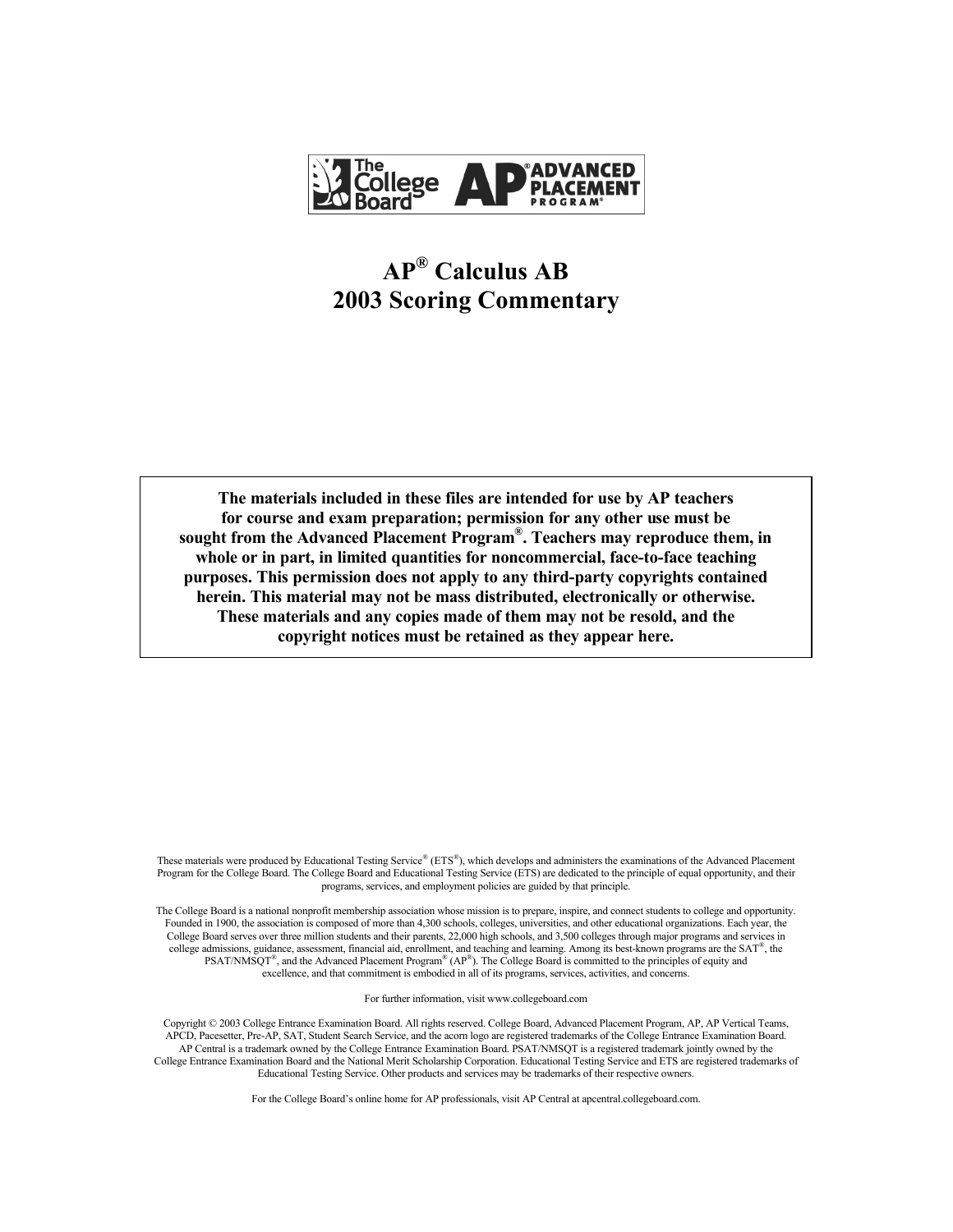#### **Question 1**

This problem presented a region bounded by two graphs and a vertical line. Students needed to use integration to find an area and two volumes. A graphing calculator was required to find the point of intersection of the two graphs. Part (a) required the use of a definite integral to find the area of the region. Part (b) required another application of integration to find the volume generated by revolving this region about a horizontal line. The resulting solid had cross sections in the shape of washers. Part (c) again required integration, this time to find the volume of a solid whose base was the region and whose cross sections were rectangles.

The mean score was 3.90.

Sample C (Score 9)

The student earned all 9 points.

Sample F (Score 7)

The student earned 7 points: 2 points in part (a), 3 points in part (b), 1 point in part (c), and the region point. In part (c), the student failed to earn the integrand point since there is an extraneous factor of  $\pi$ . The student also failed to earn the answer point since the stated answer is not correct for the integral.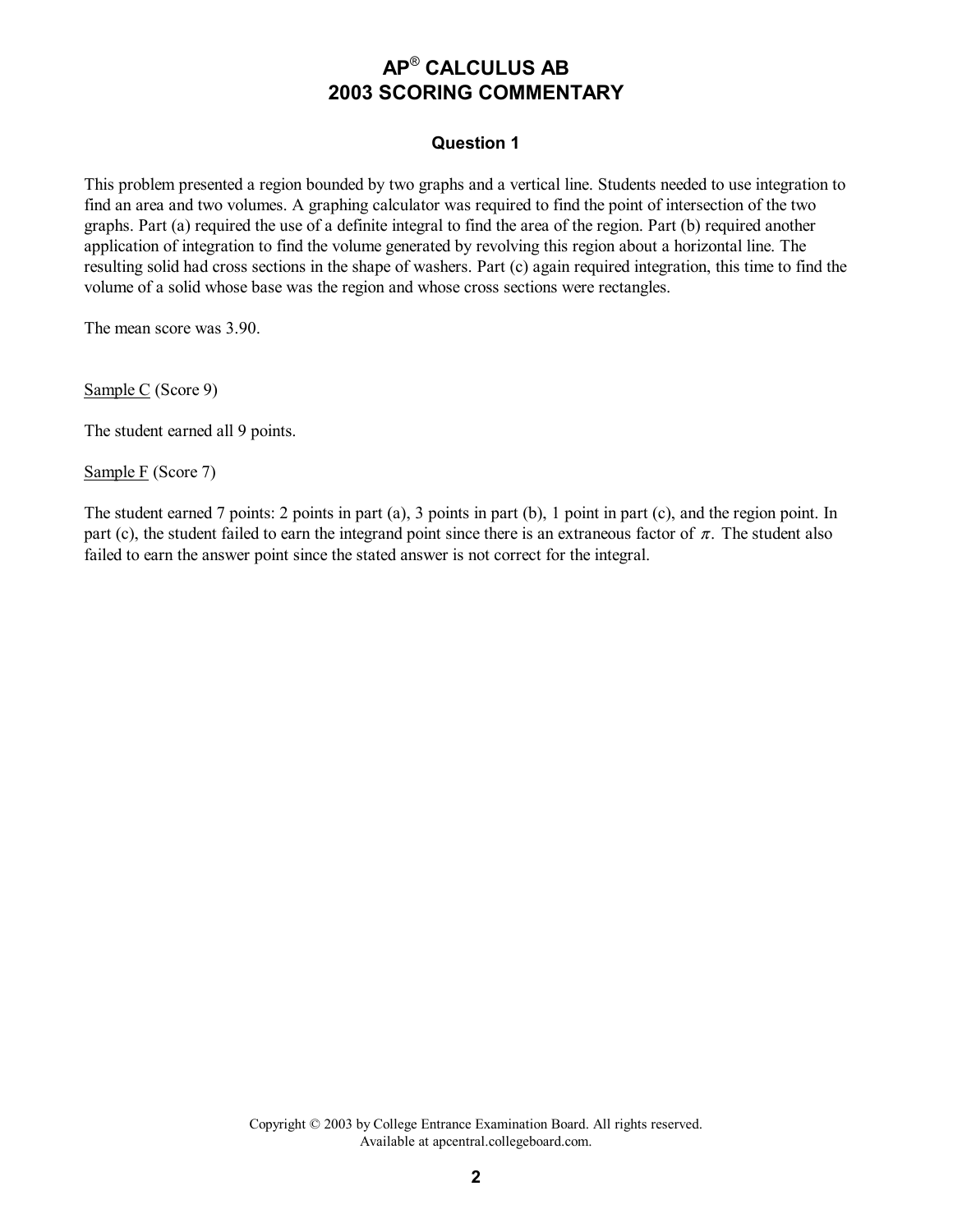#### **Question 2**

This problem presented the velocity function for a particle moving along the *x*-axis and asked questions about acceleration, change of direction, distance traveled, and greatest distance from the origin — questions that involved interpretation of velocity and knowledge of its relationship to the position of the particle. Both differentiation at a point and integration over a specified interval were used in solving the problem. Part (a) required students to differentiate the velocity function at a specific time in order to find the acceleration. Students needed to understand the difference between velocity and speed. One way to decide whether or not the speed was increasing was to recognize that positive acceleration and negative velocity imply decreasing speed. Part (b) required students to use the change in the sign of the velocity function to determine where the particle changes direction. Part (c) asked students to set up and compute a definite integral that gave the distance traveled over a time interval. This could be done either by using the turning point from part (b) or by integrating the speed. Part (d) brought everything together, asking for the furthest distance from the origin. Because there was no closed formula for the position, students needed to know how to use the definite integral of the velocity to determine position. The answer to part (b) provided one candidate for a time at which the particle could be furthest from the origin. It was necessary to find the position of the particle at this time. Students also needed to compare this distance to the distance from the origin at times  $t = 0$  and  $t = 3$ .

The mean score was 3.01.

Sample VV (Score 9)

The student earned all 9 points.

Sample LL (Score 7)

The student earned 7 points: 1 point in part (a), 2 points in part (b), 3 points in part (c), and 1 point in part (d). In part (a), the student failed to make a conclusion about the speed of the particle, losing a point. In part (d), the student failed to earn the answer point since no conclusion about the maximum distance from the origin is reached.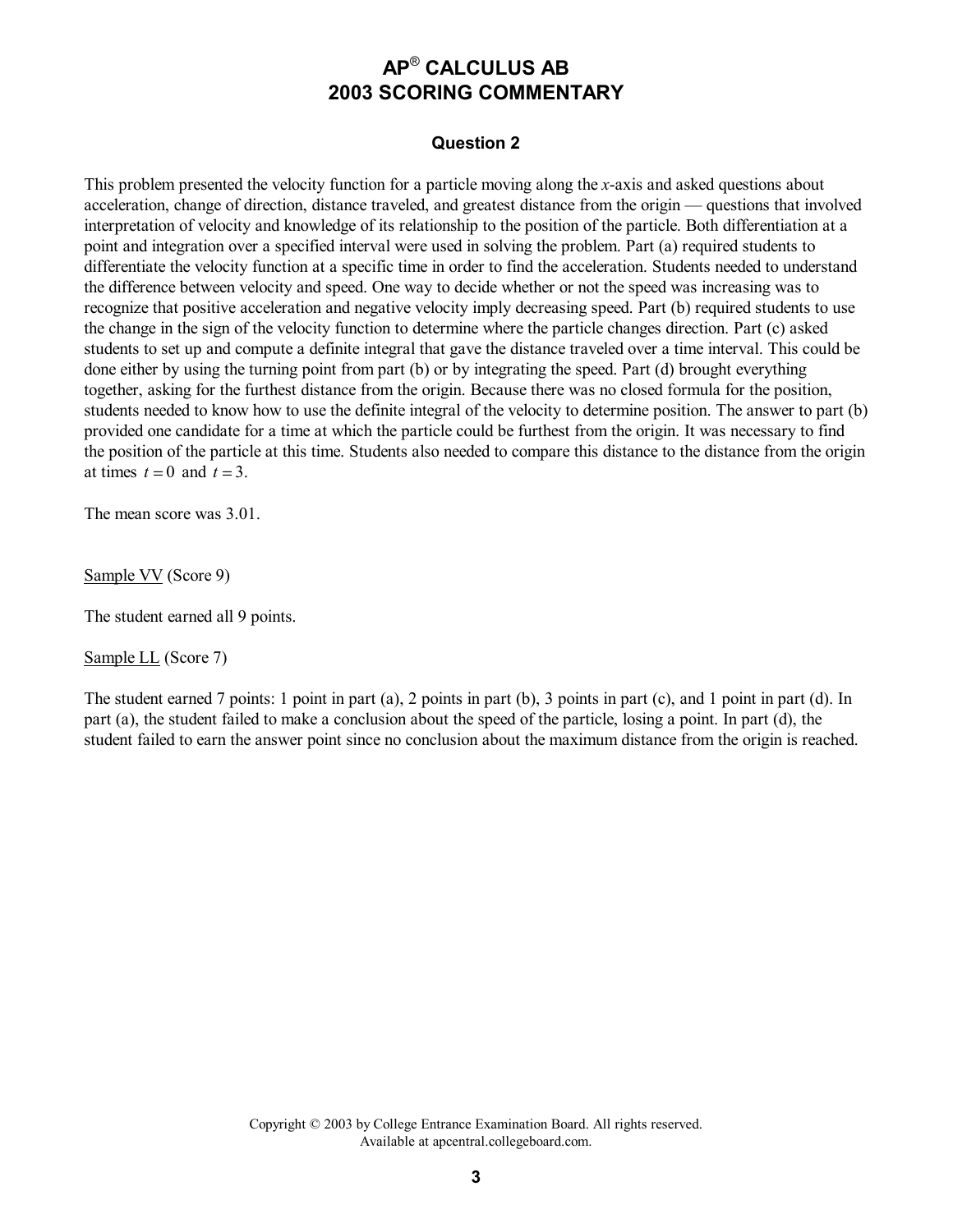#### **Question 3**

This problem presented the rate of fuel consumption,  $R(t)$ , of an airplane. The rate was given in both graphical and tabular form. Students were asked questions that addressed the values and meanings of the derivative, the second derivative, and the integral of the function describing the rate of consumption. Units of measure were important in parts (a) and (d). In part (a), students were required to know how to use the values in the table to find an approximation to the derivative of *R* at time  $t = 45$ . Students should have used those values closest to  $t = 45$ . Part (b) required students to recognize that when the rate of increase of *R* is maximized, the second derivative of *R*  will be zero. For part (c), students needed to calculate a left Riemann sum approximation to a definite integral and to know that for an increasing function, this always underestimates the true value of the integral. Part (d) asked for the meaning of the definite integral of *R*. It inverted the usual question about the average value of a function by presenting the definite integral divided by the length of the time interval and asking the student for its meaning in terms of the fuel consumption of the airplane. Reference to the specific time interval was an important part of the explanation.

The mean score was 2.43.

Sample O (Score 9)

The student earned all 9 points.

Sample I (Score 7)

The student earned 7 points: 1 point in each of parts (a) and (b), 2 points in part (c), and 3 points in part (d). In part (a), the student did not state the units associated with the approximation and lost a point. In part (b), the student correctly stated that the second derivative is zero, but the supporting reason failed to earn the point.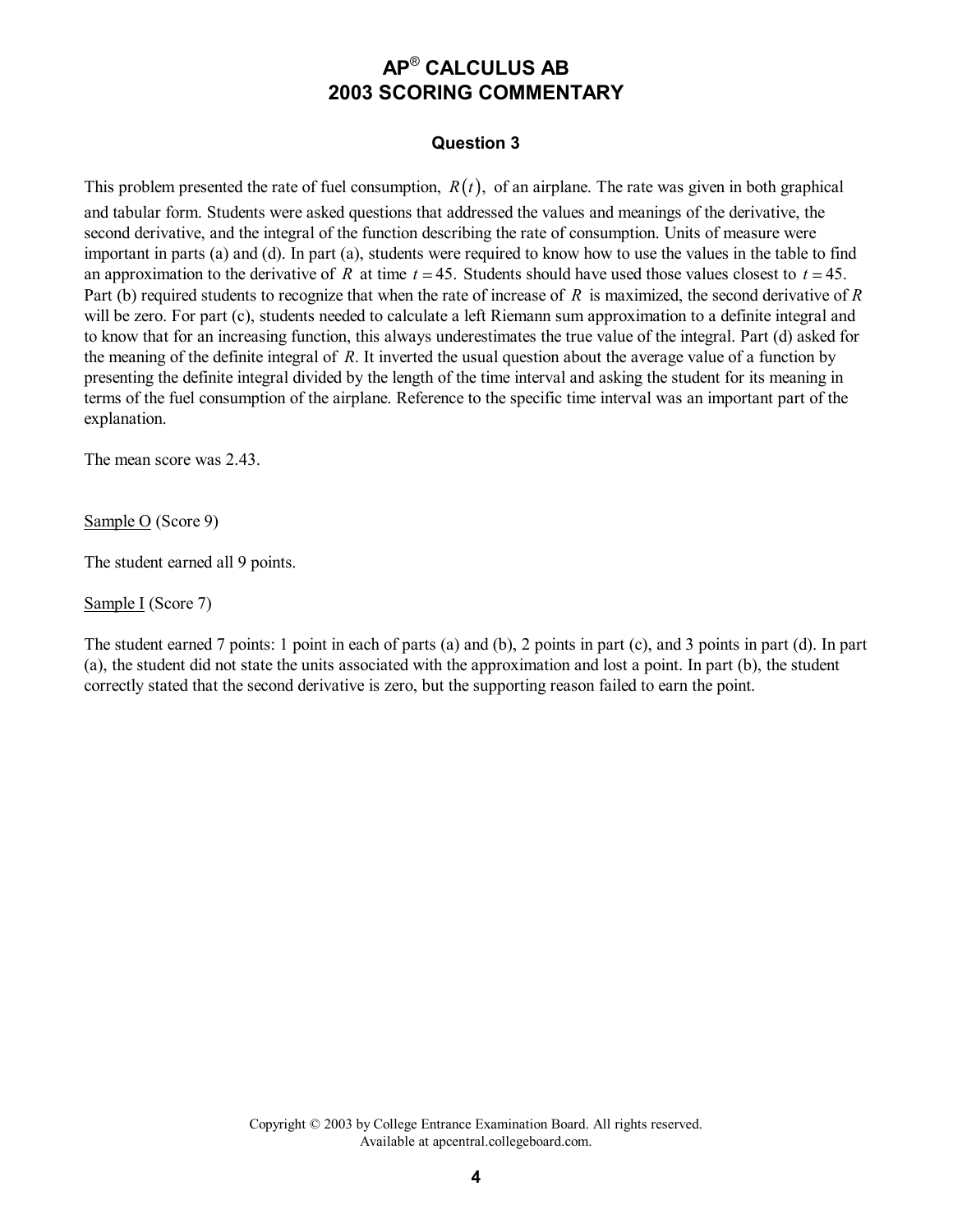#### **Question 4**

This problem presented students with the graph of the derivative of *f*. It explored the students' understanding of the relationship between the behavior of the derivative and of the function *f*. In part (a), students needed to know how to use the sign of the derivative to determine when the function is increasing. Part (b) could be answered by knowing how to determine the concavity of *f* by observing where the graph of *f* ′ is increasing or decreasing. Part (c) required knowing the relationship between the values of  $f'$  and the slope of the tangent line of  $f$ . Part (d) required an application of the Fundamental Theorem of Calculus, recognizing that  $f(b) - f(a)$  is the integral of *f* over the closed interval [a, b], and then using this and the fact that  $f(0)=3$  to calculate the values of f at  $x = -3$  and  $x = 4$ . The value of *f* at  $x = 4$  is most easily computed by finding the area between the graph of *f'* and the *x*-axis (a rectangle minus a semicircle) and subtracting this area from the value of f at  $x = 0$ .

The mean score was 2.68.

Sample C (Score 9)

The student earned all 9 points.

Sample E (Score 7)

The student earned 7 points: 2 points in each of parts (a), (b), and (d), and 1 point in part (c). In part (d), the student handled the initial condition incorrectly in finding  $f(-3)$  and lost a point. Furthermore, in finding  $f(4)$ , the student evaluated the definite integral incorrectly, losing another point.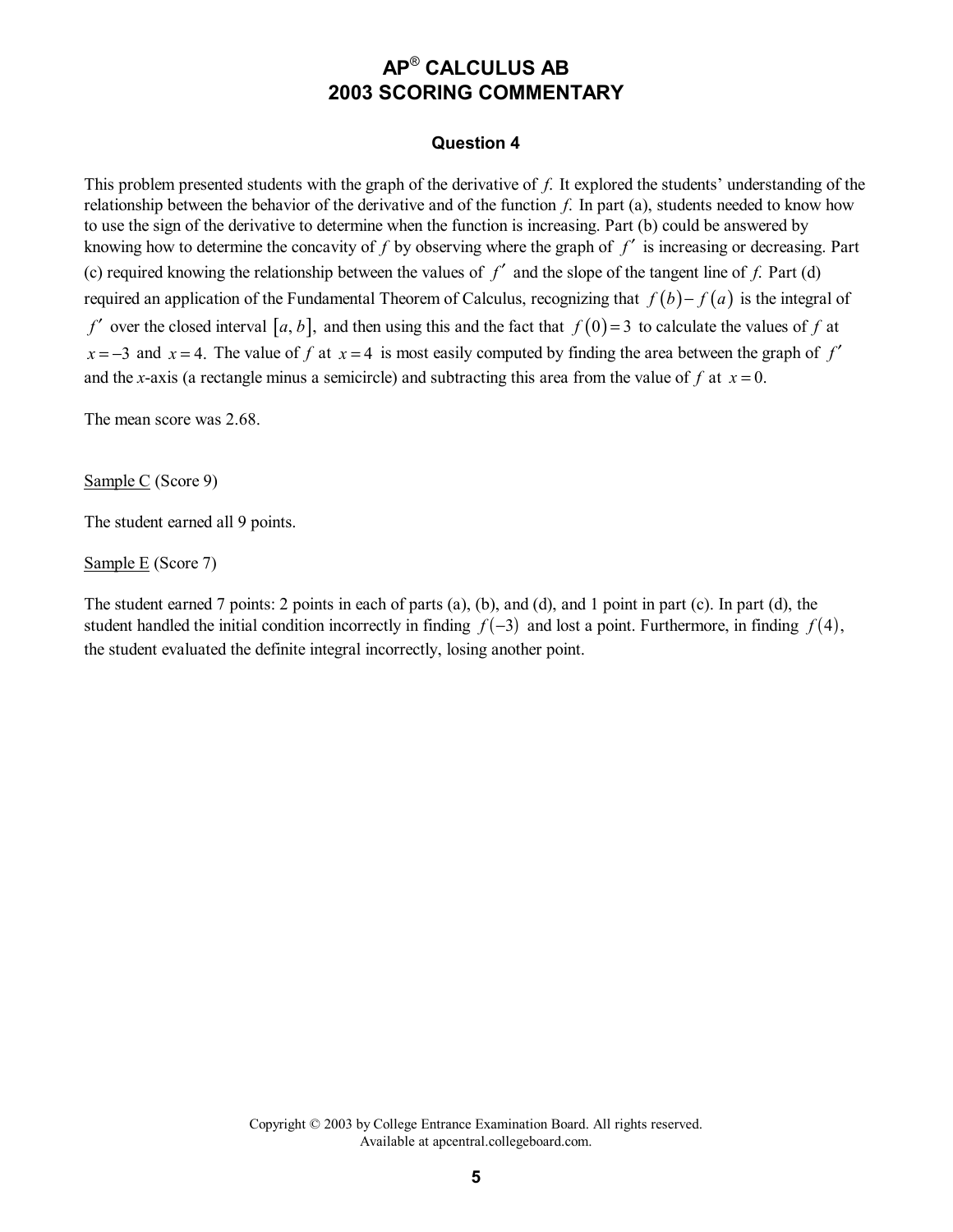#### **Question 5**

This problem presented a related rates setting, as well as a separable differential equation. The volume of coffee in a cylindrical pot was changing at a rate that was given as a function of the height. Part (a) asked students to find the rate of change of height as a function of the height. This required translating the information on the rate of change of the volume *V* into mathematical notation and showing how to use the chain rule to find the desired result. The solution was given so that all students could start part (b) on an equal footing. Part (b) asked students to solve the separable differential equation that was the solution to part (a). Part (c) used the answer to part (b) and required recognition that the coffeepot was empty precisely when the height was zero.

The mean score was 3.26.

Sample B (Score 9)

The student earned all 9 points.

Sample Y (Score 7)

The student earned 7 points: 3 points in part (a), 4 points in part (b), and 0 points in part (c). In part (b), the student failed to earn full credit since there is a sign error in solving for *h*. Since the student's solution in part (c) was not consistent with the work in part (b), the student failed to earn the point in this part.